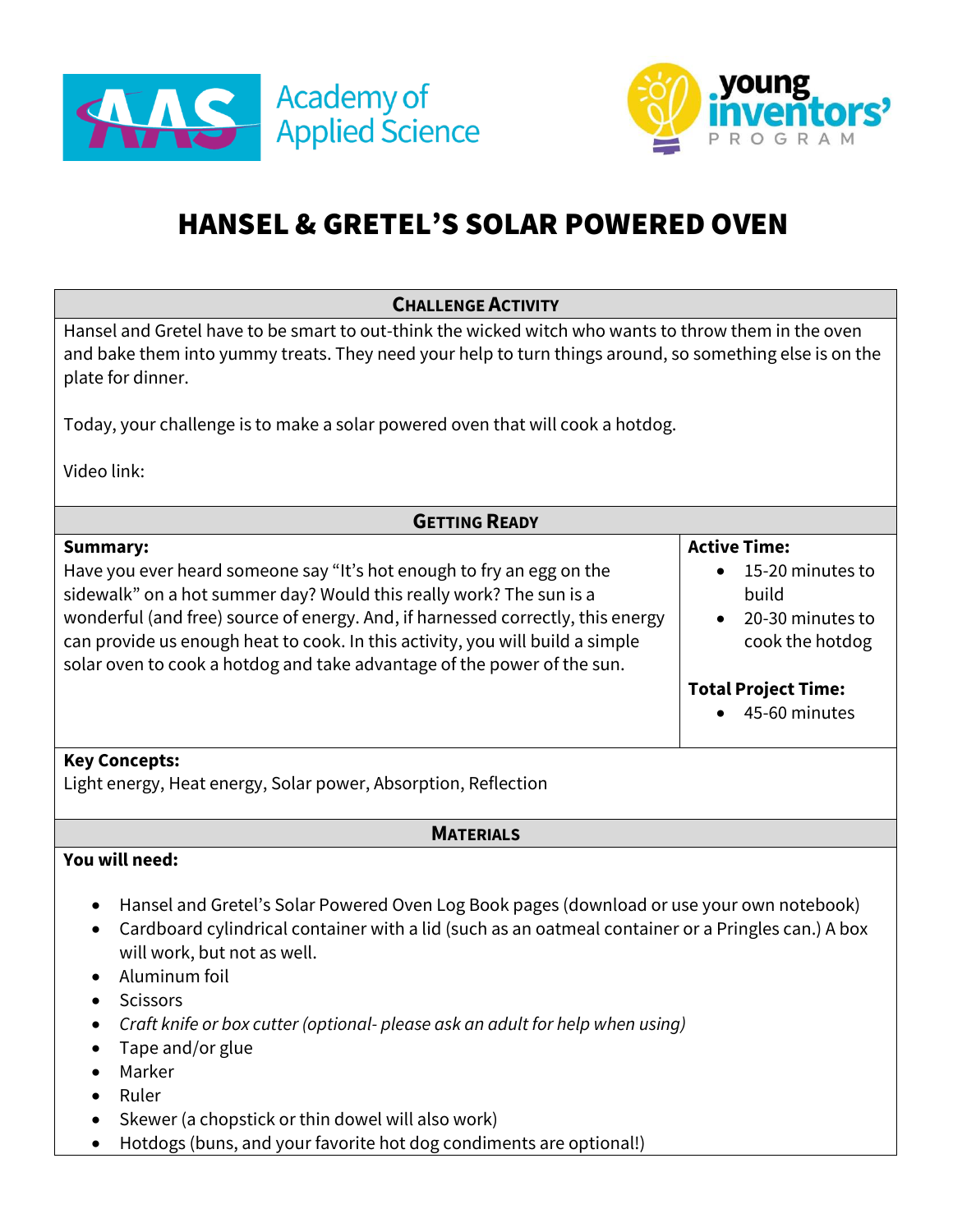• OPTIONAL for more exploration: thermometer, plastic wrap

### **BACKGROUND**

**Solar** energy is an important source of power and it can provide light and **heat**. One of the best things about solar energy is that it is renewable (it will not run out). The sun will keep producing energy for over 7 billion years! The sunlight hitting the ground at noon in the summer produces about as much power as a hairdryer, microwave, or small stove. A homemade solar oven won't produce quite this much power, but it can get hot enough to cook small foods such as a hotdog. A solar oven produces approximately75 watts of solar energy- about as much power as a light bulb. You probably know that a light bulb can get pretty hot. So, you should be able to do a good job cooking your hotdog with 75 watts of **solar power**. (\*A watt is a measure of an appliance's power.)

On its own, the sun's light won't cook things that are outside. The sun's energy is too spread out as it hits the earth. In order to cook, this solar energy must be captured and concentrated into a small area, like in an oven. Then, it can be collected and harnessed and used for cooking.

Before you make a solar oven, it is important to understand a few concepts related to heat. **Heat energy**  is the form of energy transferred by a difference in temperature (heat wants to move from a hotter area to a cooler one). To change sunlight into power for a solar oven, you will need to take the sunlight, change it into heat, and then transfer it to your oven. First, the oven must be able to absorb the light and convert it to heat by a process called **absorption.** During **absorption**, the light does not pass through or reflect (bounce away) from a material. It remains in the material as another form of energy, like heat. Next, the oven must be able to hold and contain the heat so it cannot escape. Remember, that heat energy wants to move heat from the hotter area to a cooler area, so the heat will want to spread out into the air if it can. A small oven size will help keep the heat inside, allowing more heat to get to your food. Another process taking place inside your solar oven is **reflection**. **Reflection** is the throwing back of light, heat, or sound by a surface, like a mirror. By using a reflective surface, the oven will reflect the sun's light and heat to help it move around inside and increase the temperature, making it hot enough to cook.

#### **INSTRUCTIONS**

Follow the directions below to make your solar oven.

- *1.* Line the inside of your container with aluminum foil. The shiny side of the foil should be facing out. Try to keep the surface of the foil as smooth as possible. Use glue or tape to help the foil stick to the inside of the container. *\*If your container is already lined with silver (such as a Pringles can, then you can skip this step.*
- 2. Using a ruler, draw a rectangle on the side of the container. The rectangle should be about 5-6 inches long and 2-3 inches wide (depending on the size of your container), large enough for a hotdog.
- 3. Use a craft knife, box cutter or scissors to cut out the rectangle. Save the piece that you cut out for later. *Please ask an adult to help you with this step.*
- 4. Poke a hole through the center of the plastic lid. You can use your skewer or the tip of a knife or scissors. *Please ask an adult to help you with this step. \*If you are using a box for your oven, poke a hole in the center of one of the short sides of the box.*
- 5. Take the skewer out and put plastic lid on the bottom of the can.
- 6. Use a marker to mark where a hole should go on the center of the bottom of the can.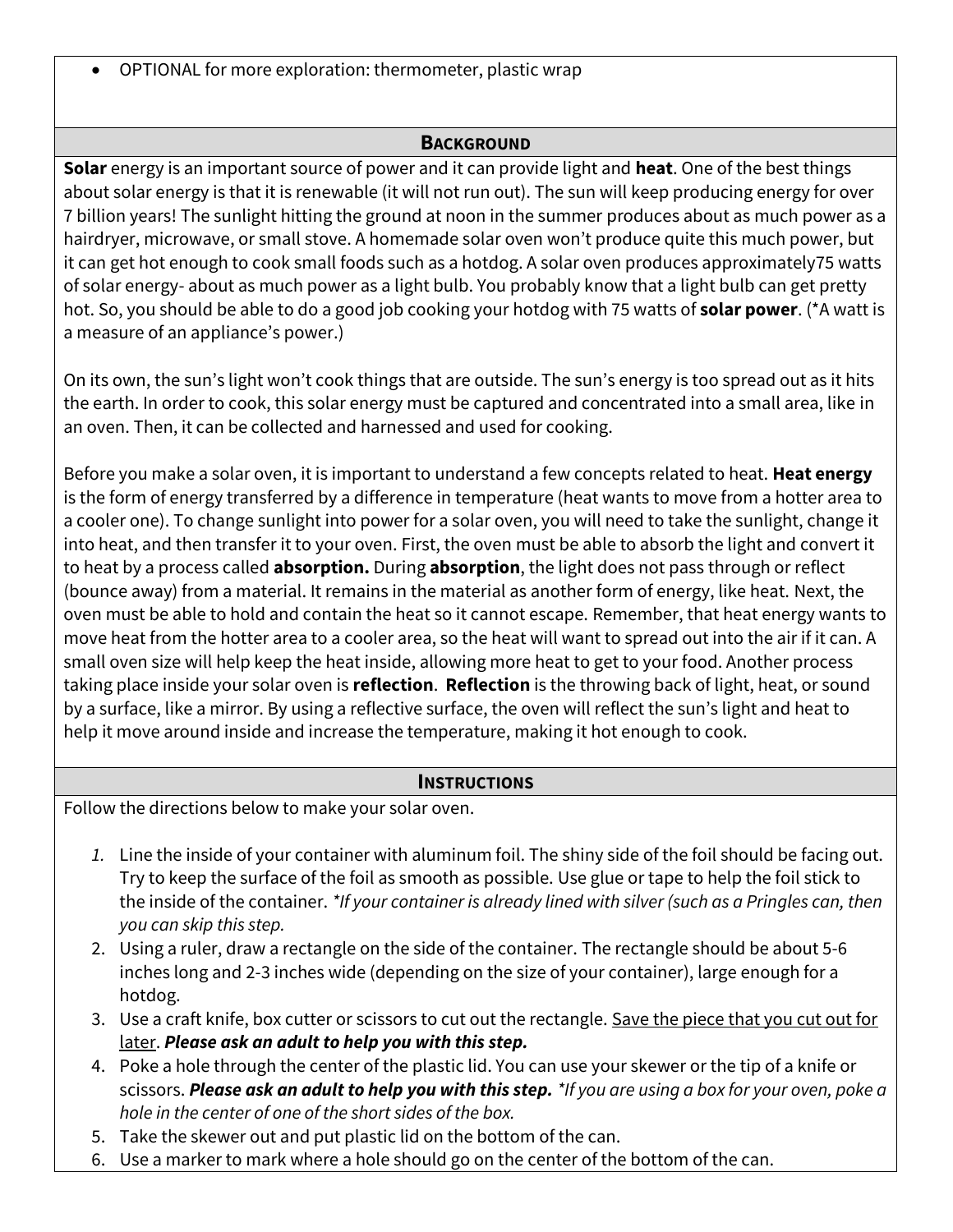- 7. Poke a hole where the mark is on the bottom of the can. You can use your skewer or the tip of a knife or scissors. *Please ask an adult to help you with this step*. *\*If you are using a box for your oven, poke a hole on the side of the box opposite the side where you made your first hole. You want your skewer to be able to thread through the middle of the box.*
- 8. Thread the skewer (or chopstick, dowel) through the lid, the center of the container, and the bottom hole.
- 9. Use the rectangle piece you cut out earlier to make a stand for the container so your oven does not flip over. You can use glue or tape to attach it. Play around to find the best position for the rectangle to make your oven stable.
- 10. Be sure that when the solar oven is set down on a table, it will be angled at the sun, not straight up or straight forward. Remember that the sun moves across the sky all day. You may need to use another thin piece of cardboard or something to prop the oven towards the sun. Play around with your ideas.

Your oven is ready for cooking. To cook the hotdog, from the lid side of the can, pull the skewer out about halfway so that one end is fee in the rectangle opening of the oven. Carefully, thread the hotdog lengthwise onto the skewer so that the skewer goes through the middle of the hotdog. Then push the end of the skewer back through the hole on the end of the can to hold the hotdog in place.



It's time to cook. Be patient. It make take 20-30 minutes to cook and heat your hotdog. Add a bun and your favorite condiments. Enjoy!

## **EXPLORE**

 $\mathbf \nabla$  why won't a hotdog on a plate in the sun cook? The problem is that when sunlight is not focused, its energy is not easy to use. For example, a hot dog lying on a plate in the sun will collect only about 5 watts of energy. With only 5 watts the hotdog won't get much hotter than a stick lying on the ground. But, when the light is captured and concentrated in a small area, it produces much more power.

 $\blacktriangledown$  Why does a cylinder shape container make a better oven than a box shaped one? Consider the concept of reflection. The curved surface allows for more area for the sunlight to hit directly, which then allows more light and heat to be bouncing around inside the oven.

 $\hat{\mathbf{y}}$  Why should the oven be angled towards the sun and not facing straight up towards the sky?